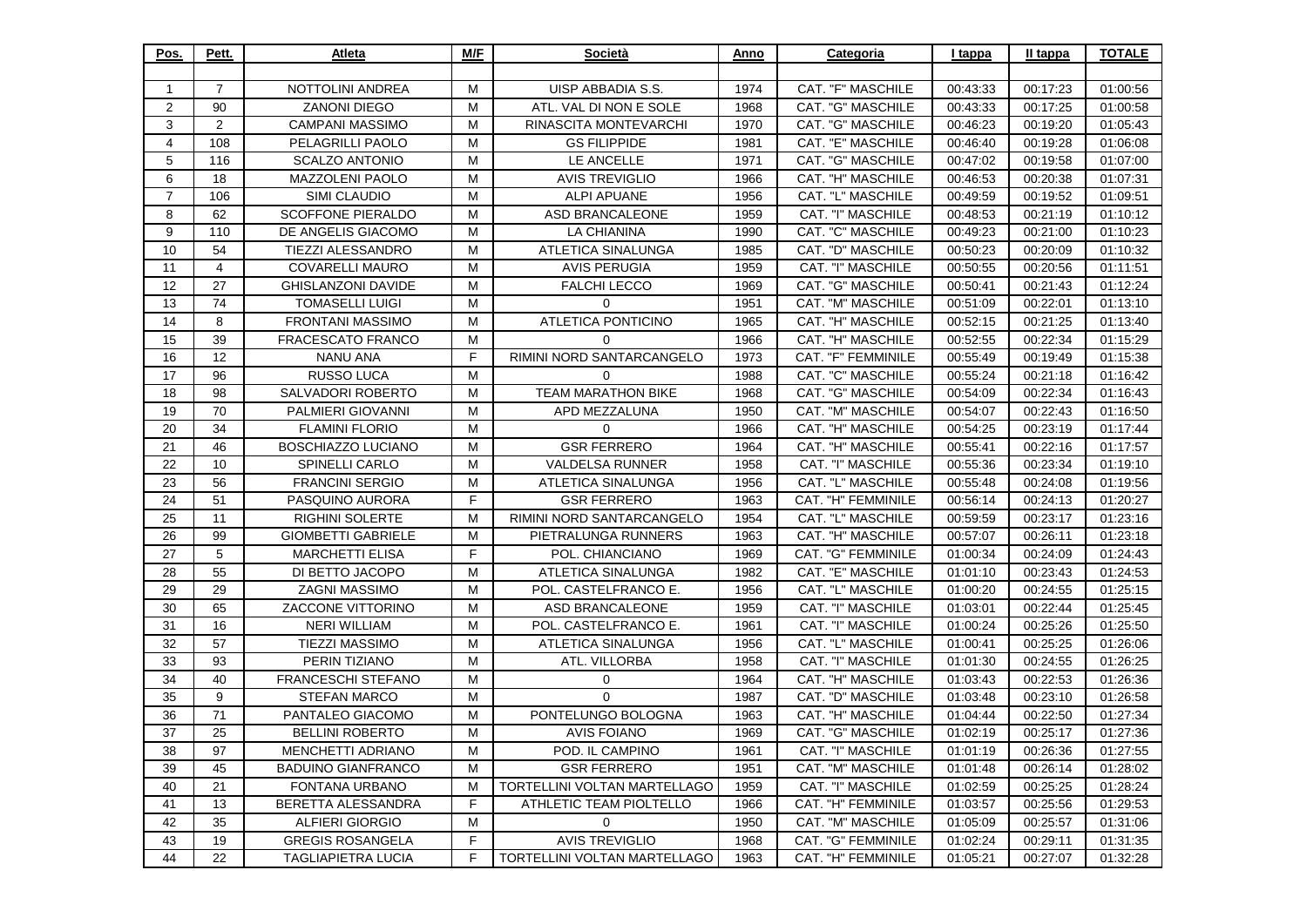| 45 | 61  | <b>GALATI ANTONIO</b>      | м | <b>ASD BRANCALEONE</b>     | 1953 | CAT. "L" MASCHILE  | 01:05:13 | 00:27:22 | 01:32:35 |
|----|-----|----------------------------|---|----------------------------|------|--------------------|----------|----------|----------|
| 46 | 66  | <b>DEZZANI ANGELO</b>      | M | <b>GATE CRAL INPS</b>      | 1953 | CAT. "L" MASCHILE  | 01:05:10 | 00:27:46 | 01:32:56 |
| 47 | 36  | <b>BERGANTINI ALDO</b>     | м | $\Omega$                   | 1966 | CAT. "H" MASCHILE  | 01:07:06 | 00:26:18 | 01:33:24 |
| 48 | 68  | OLDANO LUCIANO             | м | <b>SS VITTORIO ALFIERI</b> | 1959 | CAT. "I" MASCHILE  | 01:07:40 | 00:26:39 | 01:34:19 |
| 49 | 94  | CAMPIGOTTO MARIA TERESA    | F | ATL. VILLORBA              | 1961 | CAT. "I" FEMMINILE | 01:07:33 | 00:26:54 | 01:34:27 |
| 50 | 63  | <b>SULIS ELISABETTA</b>    | F | <b>ASD BRANCALEONE</b>     | 1957 | CAT. "I" FEMMINILE | 01:06:34 | 00:27:56 | 01:34:30 |
| 51 | 33  | <b>BETTINI OSVALDO</b>     | M | ATL. GAVARDO               | 1960 | CAT. "I" MASCHILE  | 01:08:26 | 00:26:29 | 01:34:55 |
| 52 | 37  | <b>BIRRO VALTER</b>        | M | 0                          | 1966 | CAT. "H" MASCHILE  | 01:07:31 | 00:27:31 | 01:35:02 |
| 53 | 32  | QUAGLIOTTO ROBERTO         | м | <b>GS MONTEGARGNANO</b>    | 1960 | CAT. "I" MASCHILE  | 01:09:21 | 00:26:26 | 01:35:47 |
| 54 | 67  | CHIARANDA GIANFRANCO       | м | <b>GATE CRAL INPS</b>      | 1949 | CAT. "M" MASCHILE  | 01:07:55 | 00:28:32 | 01:36:27 |
| 55 | 43  | RIGHETTI FLAVIA            | F | 0                          | 1966 | CAT. "H" FEMMINILE | 01:09:18 | 00:27:48 | 01:37:06 |
| 56 | 113 | <b>FAGNI FABRIZIO</b>      | M | MONTECATINI MARATHON       | 1961 | CAT. "I" MASCHILE  | 01:10:22 | 00:26:52 | 01:37:14 |
| 57 | 91  | <b>MOTTA GIOVANNI</b>      | м | $\Omega$                   | 1958 | CAT. "I" MASCHILE  | 01:08:39 | 00:28:48 | 01:37:27 |
| 58 | 50  | <b>MUO ALESSIO</b>         | м | <b>GSR FERRERO</b>         | 1984 | CAT. "D" MASCHILE  | 01:10:51 | 00:27:14 | 01:38:05 |
| 59 | 64  | TURELLO NALDO              | M | ASD BRANCALEONE            | 1955 | CAT. "L" MASCHILE  | 01:09:15 | 00:29:29 | 01:38:44 |
| 60 | 82  | <b>BABINI GERMANA</b>      | F | DRAGO RAVENNA              | 1953 | CAT. "I" FEMMINILE | 01:10:30 | 00:28:15 | 01:38:45 |
| 61 | 49  | MOSCARELLO BRUNO           | м | <b>GRS FERRERO</b>         | 1952 | CAT. "M" MASCHILE  | 01:12:02 | 00:27:02 | 01:39:04 |
| 62 | 41  | MONTELEONE EDUARDO         | M | 0                          | 1952 | CAT. "M" MASCHILE  | 01:10:36 | 00:29:03 | 01:39:39 |
| 63 | 92  | ROSSETTO MARIA ROSA        | F | $\Omega$                   | 1959 | CAT. "I" FEMMINILE | 01:12:50 | 00:26:49 | 01:39:39 |
| 64 | 3   | <b>MENCHI ROGAI SERGIO</b> | м | RINASCITA MONTEVARCHI      | 1955 | CAT. "L" MASCHILE  | 01:11:24 | 00:28:41 | 01:40:05 |
| 65 | 72  | DEMARIA ALESSANDRA         | F | PONTELUNGO BOLOGNA         | 1964 | CAT. "H" FEMMINILE | 01:10:39 | 00:29:49 | 01:40:28 |
| 66 | 101 | ROSI LUCA                  | М | 0                          | 1960 | CAT. "I" MASCHILE  | 01:12:50 | 00:28:17 | 01:41:07 |
| 67 | 48  | <b>MARTINO FRANCESCO</b>   | м | <b>GSR FERRERO</b>         | 1952 | CAT. "M" MASCHILE  | 01:12:01 | 00:30:13 | 01:42:14 |
| 68 | 24  | LUNGHI GIUSEPPE            | м | POL. SAN MARCO CANTU'      | 1949 | CAT. "M" MASCHILE  | 01:14:01 | 00:29:40 | 01:43:41 |
| 69 | 73  | DEDE WILMA                 | F | 0                          | 1951 | CAT. "I" FEMMINILE | 01:13:31 | 00:30:11 | 01:43:42 |
| 70 | 26  | SARACINO NICOLA            | м | DAUNIA RUNNING             | 1949 | CAT. "M" MASCHILE  | 01:15:11 | 00:28:42 | 01:43:53 |
| 71 | 95  | <b>STORARI DANIELE</b>     | м | $\Omega$                   | 1956 | CAT. "L" MASCHILE  | 01:13:46 | 00:30:13 | 01:43:59 |
| 72 | 80  | PIAZZA ANNA                | F | DRAGO RAVENNA              | 1974 | CAT. "F" FEMMINILE | 01:16:14 | 00:28:40 | 01:44:54 |
| 73 | 42  | MONTELEONE CARLO           | м | $\Omega$                   | 1946 | CAT. "N" MASCHILE  | 01:12:40 | 00:32:47 | 01:45:27 |
| 74 | 79  | PIAZZA FRANCO              | M | DRAGO RAVENNA              | 1966 | CAT. "H" MASCHILE  | 01:16:25 | 00:29:57 | 01:46:22 |
| 75 | 44  | <b>TORMEN NADIA</b>        | F | 0                          | 1959 | CAT. "I" FEMMINILE | 01:14:50 | 00:33:42 | 01:48:32 |
| 76 | 87  | <b>DESTRI DARIO</b>        | M | 0                          | 1950 | CAT. "M" MASCHILE  | 01:17:53 | 00:31:46 | 01:49:39 |
| 77 | 52  | ROGGERO ALDO               | м | <b>GSR FERRERO</b>         | 1951 | CAT. "M" MASCHILE  | 01:18:18 | 00:31:25 | 01:49:43 |
| 78 | 88  | BELTRAME ALBERTO           | M | $\mathbf 0$                | 1943 | CAT. "N" MASCHILE  | 01:19:54 | 00:30:19 | 01:50:13 |
| 79 | 47  | <b>MACARIO STEFANIA</b>    | F | <b>GSR FERRERO</b>         | 1966 | CAT. "H" FEMMINILE | 01:18:29 | 00:32:24 | 01:50:53 |
| 80 | 30  | GIANNAZZI EVARISTO         | м | 0                          | 1956 | CAT. "L" MASCHILE  | 01:20:30 | 00:30:31 | 01:51:01 |
| 81 | 75  | <b>PACILLO FURIO</b>       | M | DRAGO RAVENNA              | 1947 | CAT. "N" MASCHILE  | 01:20:30 | 00:31:38 | 01:52:08 |
| 82 | 53  | ZINGARELLI ANGELA          | F | <b>GSR FERRERO</b>         | 1956 | CAT. "I" FEMMINILE | 01:18:14 | 00:33:56 | 01:52:10 |
| 83 | 38  | DE COLLE MARIA GRAZIA      | F | $\mathbf{0}$               | 1945 | CAT. "I" FEMMINILE | 01:20:27 | 00:33:18 | 01:53:45 |
| 84 | 107 | <b>GUERCINI BRUNO</b>      | м | ATLETICA IL COLLE          | 1949 | CAT. "M" MASCHILE  | 01:28:40 | 00:29:25 | 01:58:05 |
| 85 | 102 | <b>ZINTA PAOLA</b>         | F | $\Omega$                   | 1962 | CAT. "I" FEMMINILE | 01:26:50 | 00:33:41 | 02:00:31 |
| 86 | 28  | PRATO DONATELLA            | F | POL. CASTELFRANCO E.       | 1959 | CAT. "I" FEMMINILE | 01:27:47 | 00:33:25 | 02:01:12 |
| 87 | 83  | <b>FUSCHINI DANIELE</b>    | M | DRAGO RAVENNA              | 1957 | CAT. "L" MASCHILE  | 01:29:58 | 00:32:50 | 02:02:48 |
| 88 | 58  | <b>CONTEMORI MAURO</b>     | M | ATLETICA SINALUNGA         | 1958 | CAT. "I" MASCHILE  | 01:42:00 | 00:30:42 | 02:12:42 |
| 89 | 104 | <b>MAZZOLI MARCO</b>       | M | LIBERO                     | 1959 | CAT. "I" MASCHILE  | 01:46:01 | 00:27:02 | 02:13:03 |
| 90 | 59  | <b>FARNETANI LIVIO</b>     | M | ATLETICA SINALUNGA         | 1955 | CAT. "L" MASCHILE  | 01:42:00 | 00:34:36 | 02:16:36 |